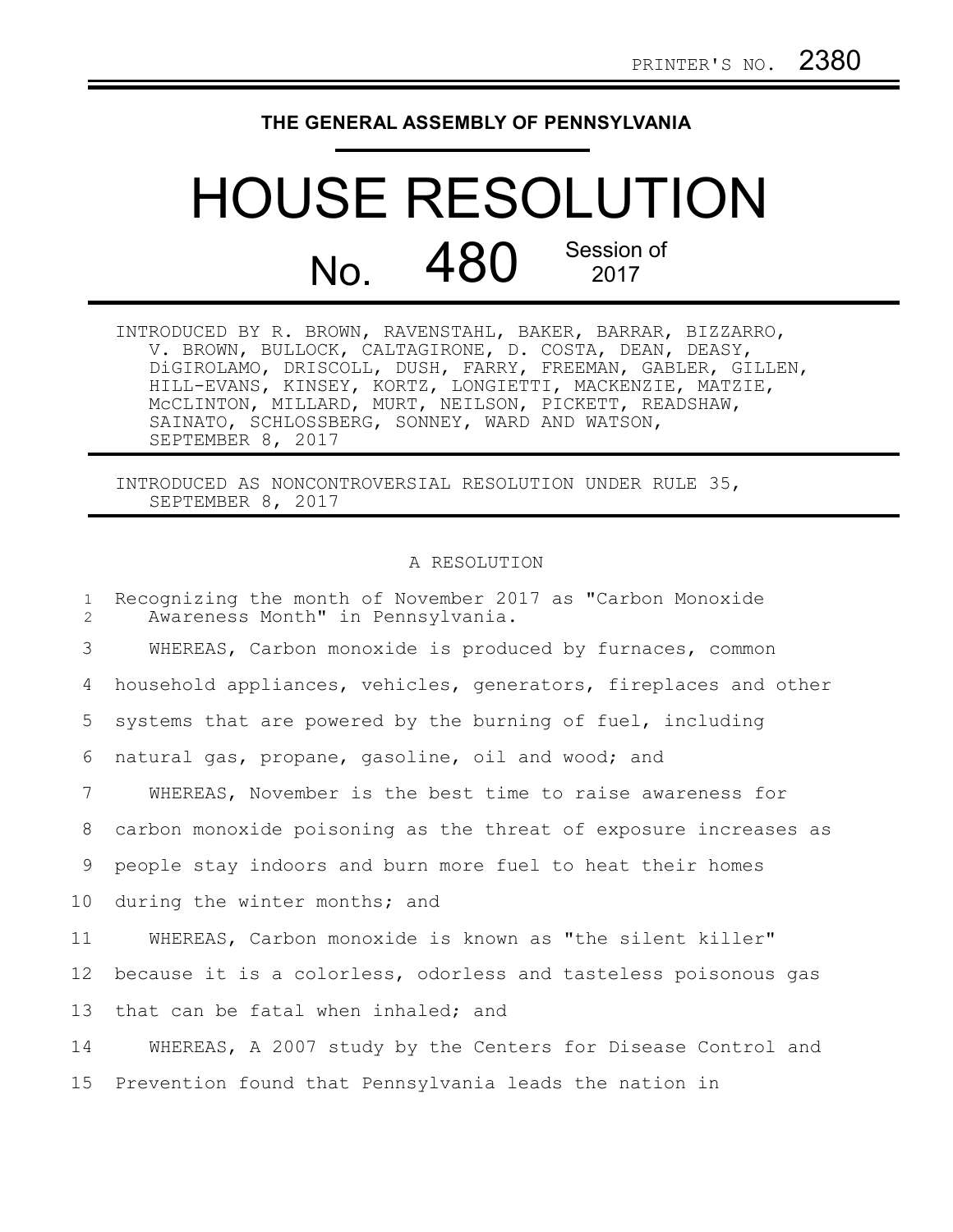accidental carbon monoxide poisoning deaths; and 1

WHEREAS, The Centers for Disease Control and Prevention has determined that carbon monoxide claims approximately 50 lives each year and that carbon monoxide exposure sends more than 20,000 people to emergency rooms annually; and 2 3 4 5

WHEREAS, The Mayo Clinic has determined that 51% of all carbon monoxide poisoning cases reported involve children 6 years of age or younger; and 6 7 8

WHEREAS, The Consumer Product Safety Commission has determined that older adults more frequently have pre-existing health conditions that affect the heart, lungs and circulatory system, and the presence of one or more of these conditions lowers a victim's tolerance and increases the risk of fatal carbon monoxide exposure; and 9 10 11 12 13 14

WHEREAS, A January 2006 article in the *Journal of the American Medical Association* showed that, for individuals who were involved in carbon monoxide poisoning and survived, there was a three-fold increase in coronary artery disease seven years later when compared with patients who were not poisoned; and WHEREAS, The Carbon Monoxide Safety Association has determined that the combined medical cost of carbon monoxide accidents, lost productivity and lost wages amounts to \$8.8 billion per year; and 15 16 17 18 19 20 21 22 23

WHEREAS, Public education and awareness about carbon monoxide poisonings are critical to protecting residents of Pennsylvania from the dangers of this deadly gas and the risk factors in the home; and 24 25 26 27

WHEREAS, Carbon monoxide alarms are the most effective way to detect carbon monoxide; and 28 29

WHEREAS, There is a dramatic correlation between cities with 20170HR0480PN2380 - 2 - 30